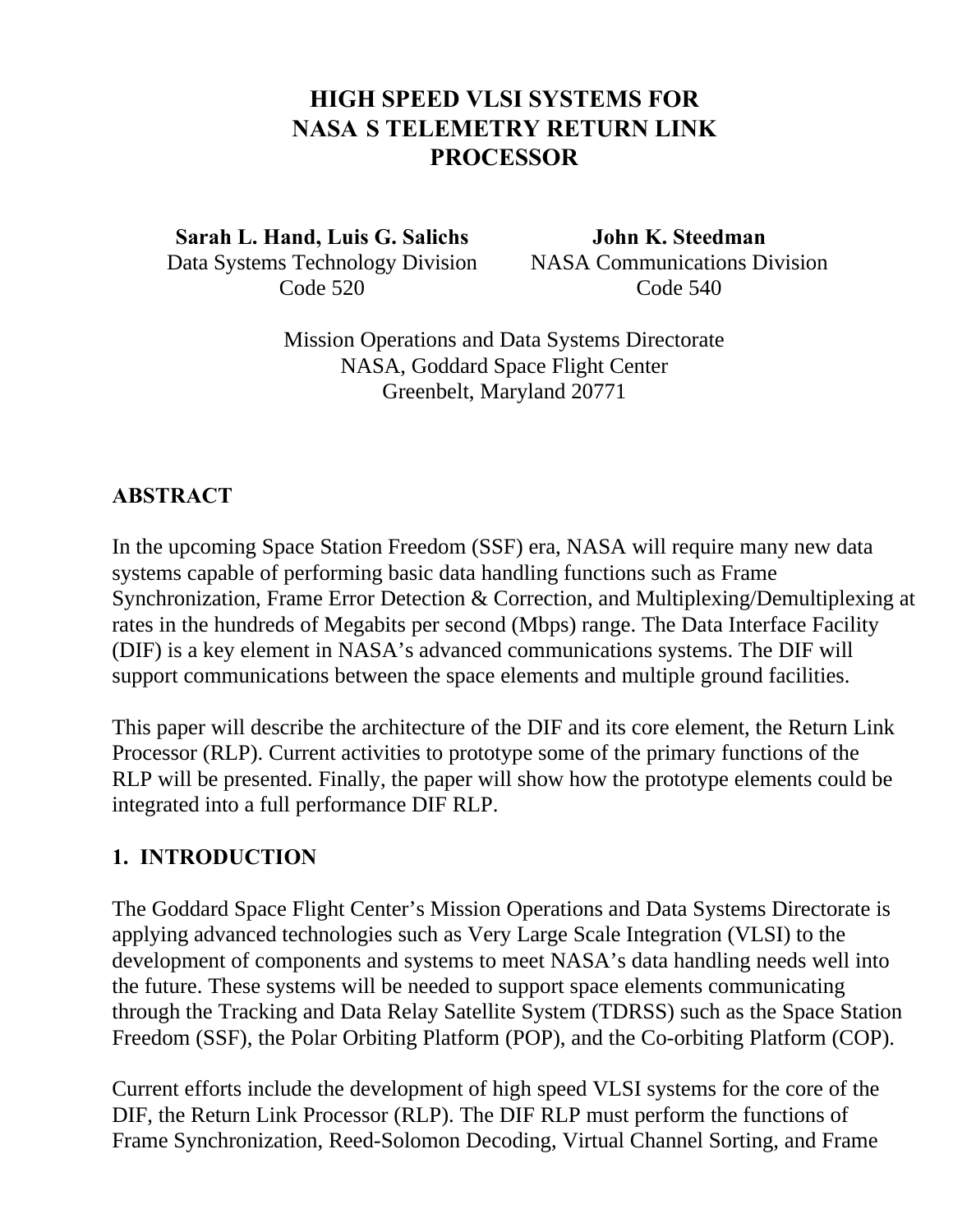Multiplexing at rates up to 150Mbps. Two high speed systems, the Virtual Channel Sorting System (VCSS), and the Virtual Channel Multiplexing System (VCMS), comprise the full performance DIF RLP. This paper describes the architecture and components that have been prototyped for these systems and how they will meet the requirements of the DIF RLP.

# **2. DIF OVERVIEW**

Return Link data generated by a low-earth orbiting spacecraft will be sent through a Tracking and Data Relay Satellite (TDRS) to one of the two geographically diverse ground terminals at the White Sands Complex (WSC) in White Sands, New Mexico (figure 1). The WSC will be made up of the White Sands Ground Terminal (WSGT), the Second TDRS Ground Terminal (STGT), and the Data Interface Facility (DIF). The DIF will serve as a gateway between the space network and the ground distribution network. The ground terminals will have multiple interfaces to the DIF. The rate of these interfaces will depend on the type of service the spacecraft is using.



On the return link, the DIF will support twelve K-band single access (KSA) channels at 150Mbps and twelve S-band single access (SSA) channels at 3Mbps. The DIF will accept streams of data from the ground terminals that comply with the framing format recommended by the Consultative Committee for Space Data Systems (CCSDS). This format is referred to as the Virtual Channel Data Unit (VCDU) (figure 2) and will be the unit of data on which the DIF will operate. The DIF will route VCDU's to First Level Destinations (FLD). The FLD provides some data processing functions and serves as an interface to the user.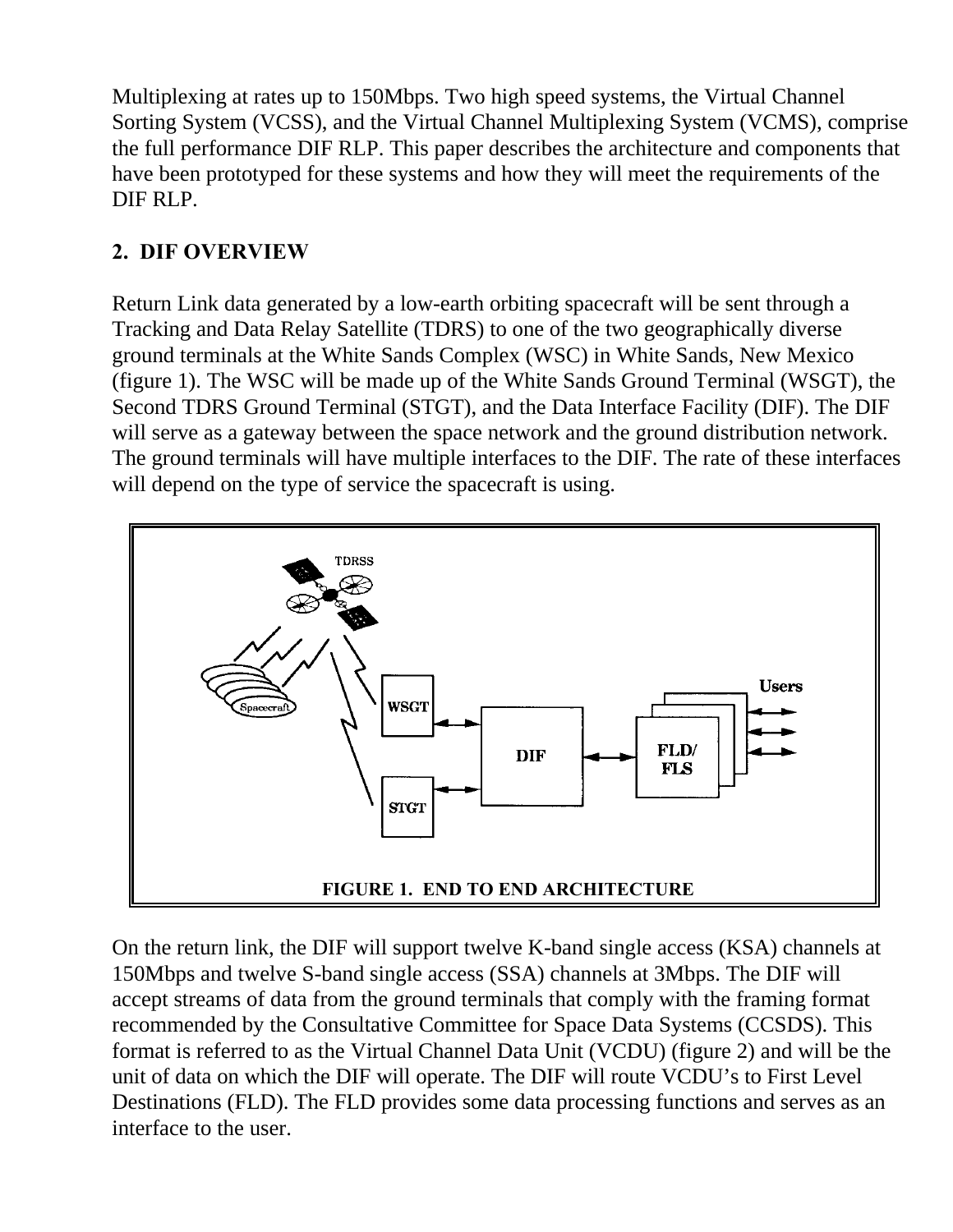

Similarly, on the forward-link, data generated by a First Level Source (FLS) will also comply with the VCDU format. Forward link VCDU's will be routed to ground terminal interfaces, each of which represents a spacecraft. On the forward link, the DIF will support twelve KSA channels at 25Mbps each and twelve SSA channels at 300kbps each.

VCDU's are of two types: those protected by a Reed-Solomon (RS) code called Coded Virtual Channel Data Units (CVCDU) and those that are not protected called VCDU's. This paper will use the term VCDU to generically refer to both types. Within the Primary Header of the VCDU are Spacecraft and Virtual Channel Identifier fields (SC/VCID). The SCID uniquely specifies a source of return link data or a destination for forward link data. The VCID allows for up to 64 virtual channels to be active for each assigned SCID. The DIF will base its routing on these fields. At the end of a CVCDU is a space for the parity checks of a RS forward error correcting code. It will be the responsibility of the DIF to correct the correctable errors within CVCDU's and detect those that are uncorrectable. The SC/VCID fields are covered by a shorter RS code to ensure that the routing information is correct when VCDU's are used. However, the RS code that covers the whole data unit is more powerful than the one that covers the header. Finally, a 32 bit synchronization field is added to the VCDU to form the data unit that is sent over the physical channel.

## **2.1 DEF FUNCTIONAL ARCHITECTURE**

The DIF will be composed of several functional elements (figure 3). The DIF contains circuit switches on both the side that interfaces to the WSGT/STGT and the side that interfaces to the ground communications system. The switch on the WSGT/STGT side serves two functions. On the return link it selects the element of the Return Link Processor to be used for a particular spacecraft. If one of the elements of the RLP were to fail, this switch could select an alternate. On the forward link, this switch selects the forward link interface to the WSGT/STGT. The switch on the ground communications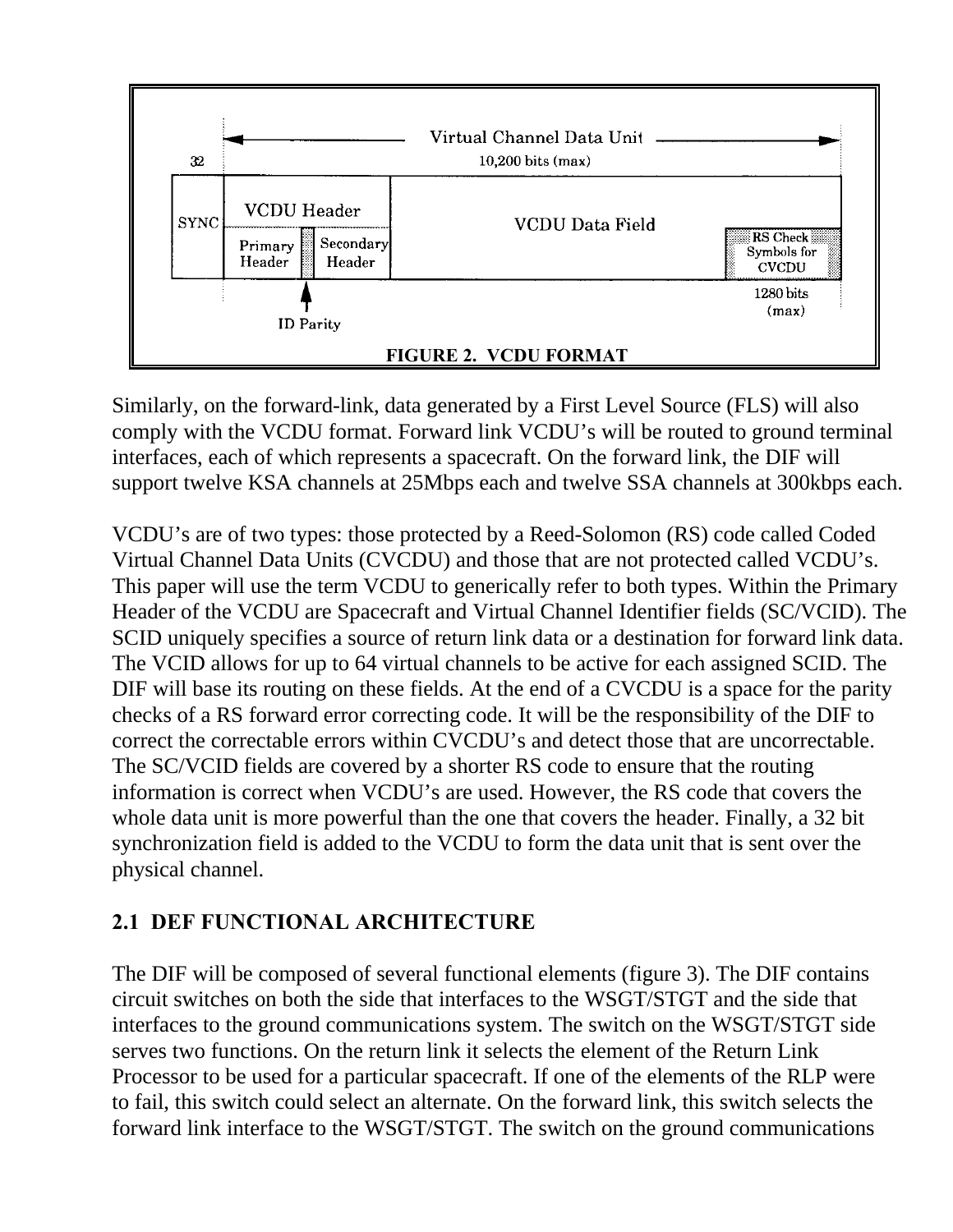

system side also performs two functions. On the return link, it selects the ground communication interface to the FLD and can select another in the case of a failure. On the forward link, the switch selects the element of the Forward Link Processor (FLP) that will serve a particular First Level Source (FLS).

Both the RLP and the FLP operate on VCDU's. This paper primarily discusses the functions of the RLP. The RLP accepts a stream composed of VCDU's from the ground terminal interface. The RLP synchronizes on the data stream, corrects errors in CVCDU's that may have been incurred on the space-ground link, and routes VCDU's based on the SCNCID field. The RLP removes fill frames inserted by the spacecraft which are identified by the all ones VCID. The RLP also inserts fill frames at the output to maintain a continuous stream to the FLD. The FLP performs similar functions on the forward link.

The DIF will also maintain a Status and Control System to allow the DIF to change configurations and recover from failures in an automated fashion. Finally, the DIF may also provide storage for line-outage protection or rate-buffering.

# **3. RLP FUNCTIONAL ARCHITECTURE**

A model for the Return Link Processor (RLP) is shown in figure 4. The RLP must accept 24 input data streams consisting of VCDU's from the ground terminal interface and route the VCDU's to as many as 20 First Level Destinations. The input streams are processed by the 24 independent input channels of the RLP each consisting of the following elements: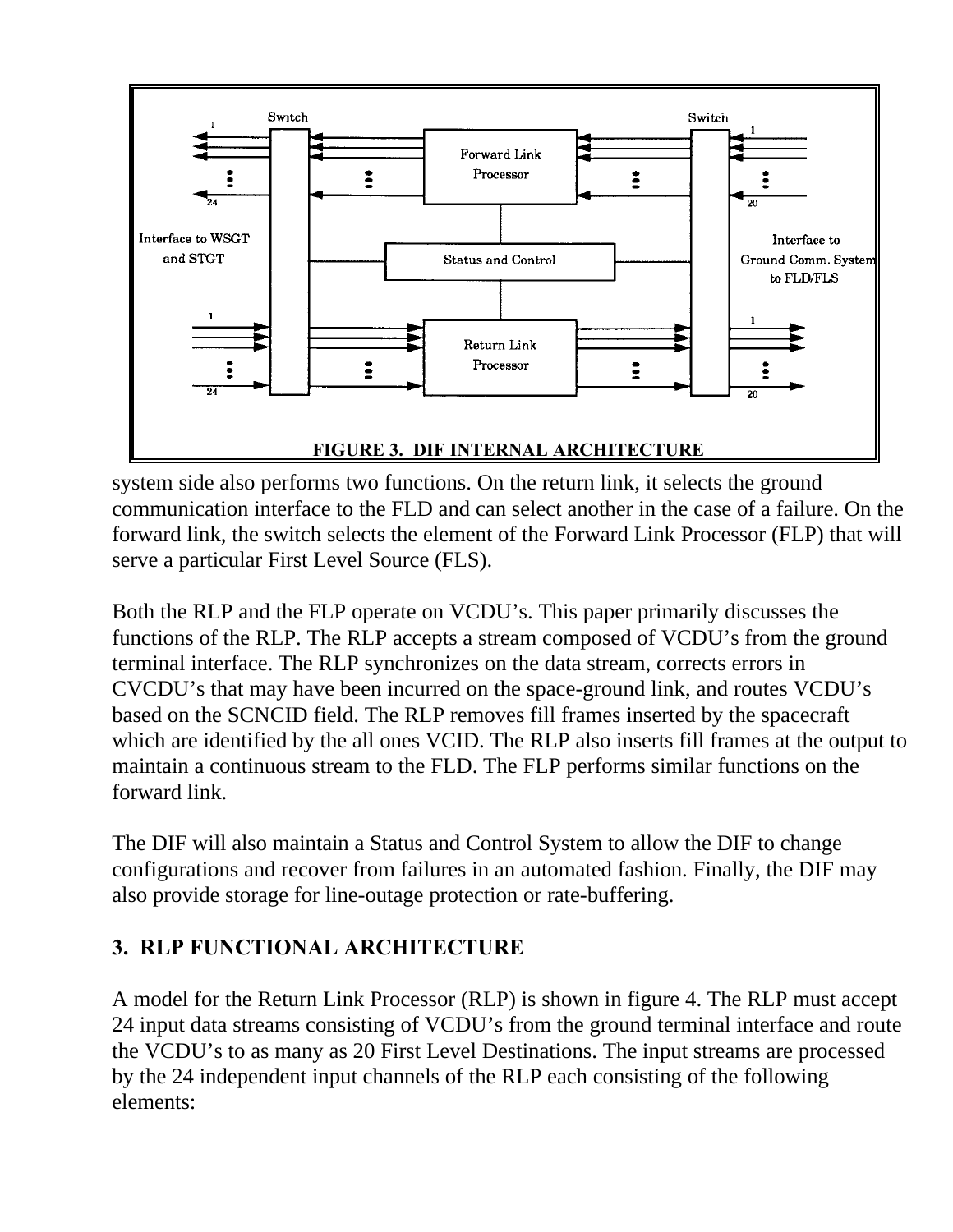

- Frame Synchronizer (FS)
- Reed-Solomon Decoder (RS DECODE)
- Virtual Channel Sorter WC SORTER)

All VCDU's destined for the same FLD would then be multiplexed together by a Virtual Channel Multiplexer (VC MUX). By using 20 VC MUX's, the RLP could support 20  $FLD's.$ 

The above functions are currently being prototyped by the Mission Operations and Data Systems Directorate at the NASA/Goddard Space Flight Center. Four cards are currently under development: the Frame Synchronizer Card (FS Card), the Reed Solomon Card (RS Card), the Virtual Channel Sorter Card (VC Sorter Card), and the Virtual Channel Multiplexer Card (VC Mux Card). Each of these cards represents a generic stand-alone function that takes advantage of previous design activities and could also be used in other data processing systems.

Each card is physically a 9U VME printed circuit board. One third of the card is a commercially available single board computer with 512kbytes of RAM, VME bus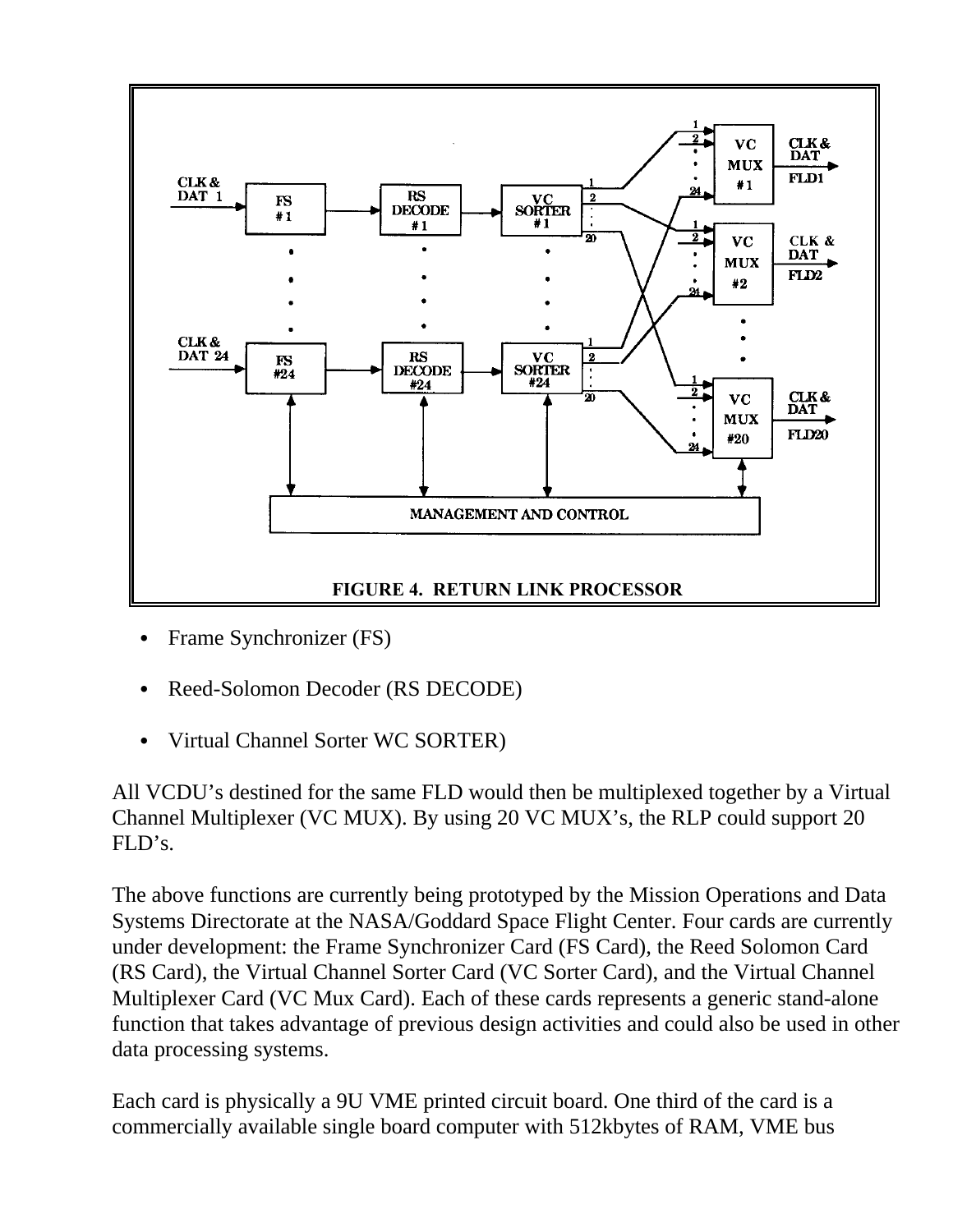arbitration logic, and interrupt capability. This CPU board acts as the Card Controller (CC) on which all operational programs are run. Through a side connector the custom logic card is attached which provides the special purpose hardware needed to perform the card specific functions. Each custom card utilizes semi-custom VLSI gate arrays designed in the Microelectronics Systems Branch, Code 521.

Using these cards, a 2-input, 2-output prototype of the RLP is being developed as a proof-of-concept. Early testing indicates that this system will operate at 20Mbps. The fullperformance DIF RLP described in this paper is based on this prototype and is expected to operate at 150Mbps.

## **3.1 FRAME SYNCHRONIZER CARD**

The Frame Synchronizer Card (FS Card, figure 5) utilizes Emitter Coupled Logic (ECL) for performing the frame synchronization function on a single data channel. This design is modeled after the existing low rate CMOS FS Card currently used in other data handling systems. To provide a low cost, compact and standard implementation of this function, this design incorporates semi-custom ECL VLSI gate arrays, taking advantage of the high switching rates and high density characteristics of current ECL gate array technology.



The Frame Synchronizer Card receives VCDU's formatted according to the CCSDS data format. The FS card provides a programmable synchronization strategy in which it searches for the Sync Mark (32 bits max), locks to it and then continues looking for the Sync Mark in subsequent VCDU's at the expected position. This card provides quality information on the data received, VCDU buffering, quality trailer generation and self test capability.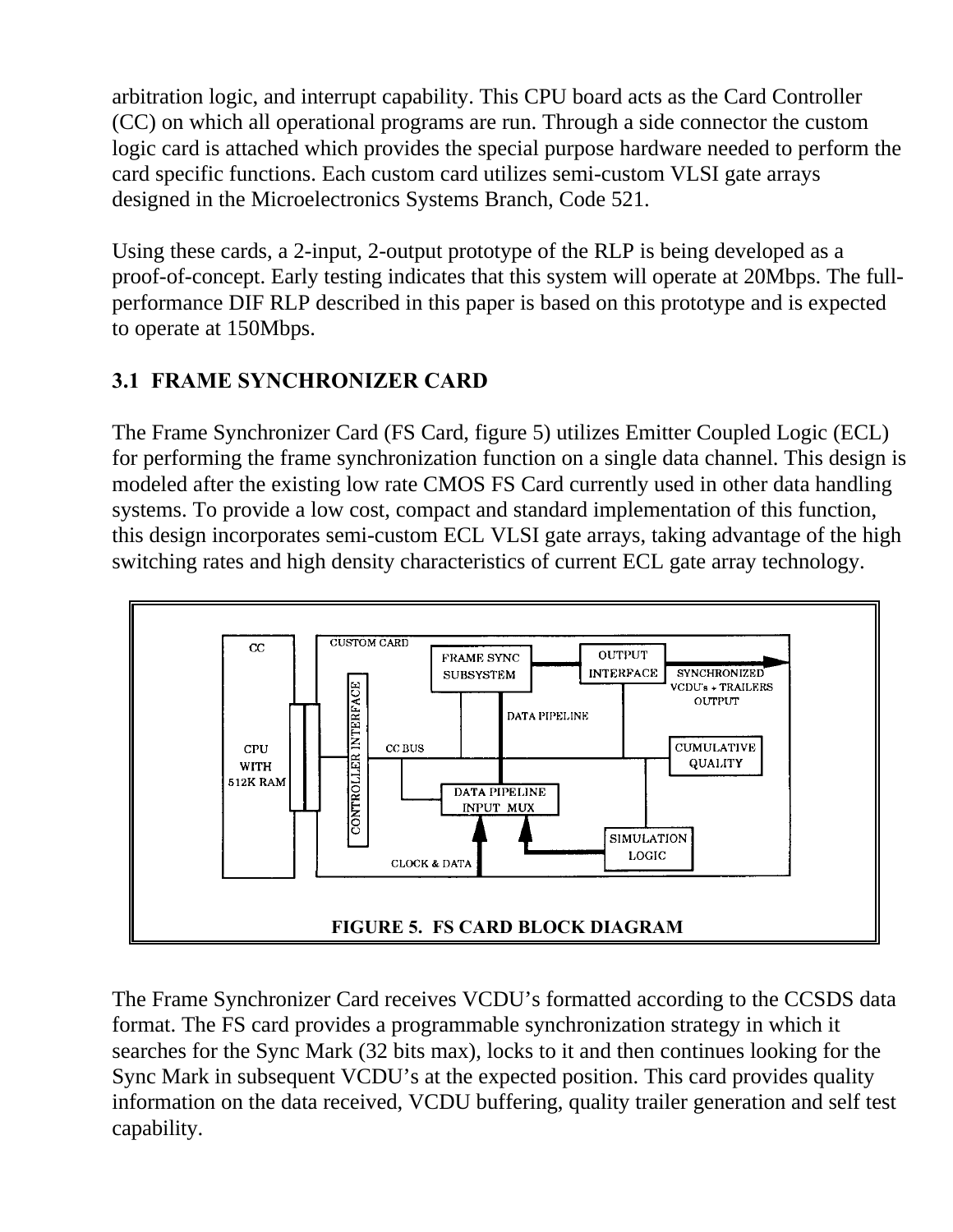The Frame Synchronizer design is divided into six subsystems: Data Pipeline Input Mux, Frame Sync, Output Interface, Cumulative Quality, Simulation Logic, and Controller Interface.

## **3.1.1 DATA FLOW**

The CC transfers setup data through the Controller Interface to every subsystem on the card. This setup data includes the synchronization pattern (up to 32 bits), the VCDU length, and a specific synchronization strategy to insure proper buffering of telemetry VCDU's. The Data Pipeline Input Mux allows the FS card to receive data from different external sources or from the on-board Simulation Logic for self test purposes.

After finding the frame synchronization pattern, the Frame Sync subsystem begins the implementation of a search, check, and lock strategy to insure correct buffering of VCDU's. The Frame Sync subsystem can be programmed to accept either Forward True (FT), Forward Inverted (FI), Reverse True (RT), or Reverse Inverted (RI) data. It provides for data buffering of up to 4K bytes and for automatic VCDU transfer through a parallel Output Interface. A status word is generated for each VCDU processed which indicates if there was a sync error, CRC error or slip error and the mode of the Frame Sync subsystem (search, check, lock, flywheel). It also indicates if the data stream is in RT, RI, FT, or FI format. The status word is used by the Cumulative Quality subsystem to provide the CC with the status of the Frame Synchronizer card for each VCDU processed.

# **3.2 REED-SOLOMON CARD**

The CCSDS has recommended the use of the Reed-Solomon forward error correcting code on the space-to-ground link. The RS code was selected because of its ability to correct the multiple burst errors that may occur in space links. Specifically, they have recommended a (N=255,K=223) symbol code where the symbol size is eight, N represents the code word length (data+parity), and K is the length of the data space. The length of the parity field is 32 symbols which is capable of correcting 16 symbols in error. This particular code can correct one maximum burst length of 121 bits per code word. The rate of the code is 0.875.

The CCSDS has also recommended an interleaving method to be used over the CVCDU. As mentioned before, the space-to-ground link is susceptible to burst errors. An interleaver rearranges the order of a block of data in a deterministic fashion prior to transmission. At the receiving end, the decoder must deinterleave the data before it can be decoded. This has the effect of distributing the errors more uniformly at the decoder.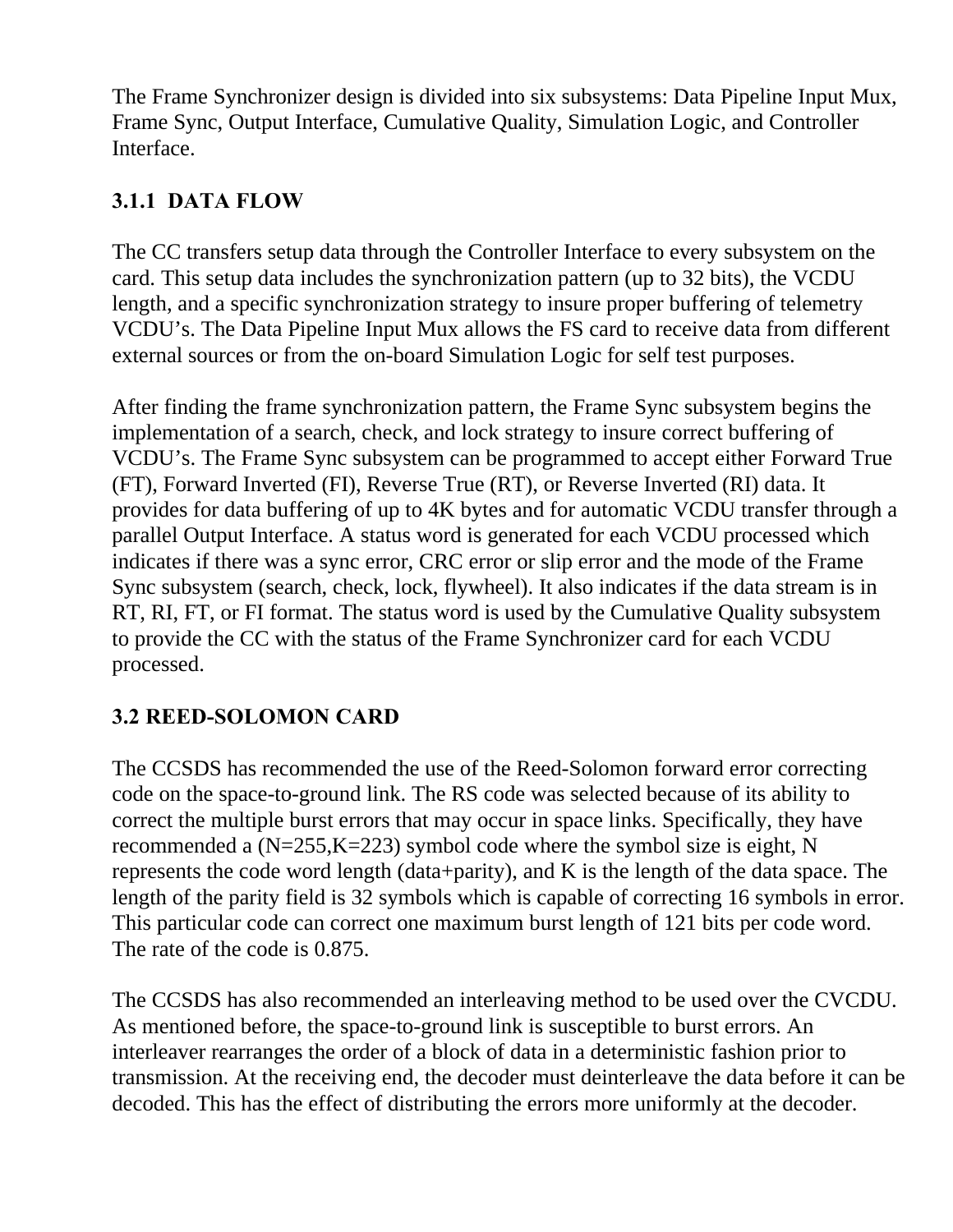### **3.2.1 DATA FLOW**

The primary functions of the RS Card are to correct errors within CVCDU's and within the header of all VCDU's (figure 6). The RS Card accepts frames through a parallel interface from the FS Card and outputs through a parallel interface to the VC Sorter Card. There is no hardware currently available to perform the header decoding so this version of the card will only use the RS header check bits to determine if errors have occurred. The RS Card deinterleaves those CVCDU's that are more than one RS codeword in length, corrects the CVCDU's codeword by codeword, interleaves the corrected codewords back into a CVCDU, and then re-encodes the CVCDU. The chip-set that does the RS decoding over the CVCDU provides a byte of status for each codeword to indicate if it was correct, correctable, or uncorrectable. Taken together with the results of the parity check on the header, the RS Card determines whether a frame is routable or not. An alternate path is provided through the card to recover VCDU's if the RS decoding status and header parity check indicates that a VCDU with a good header has been received.



## **3.3 VIRTUAL CHANNEL SORTER CARD**

The Virtual Channel Sorter Card (VC Sorter Card) accepts routable VCDU's through a parallel interface from the RS Card. Based on information in the VCDU header and a programmable look-up table, each data unit is routed to one or more of eight output ports. Fill VCDU's are filtered (i.e. not routed).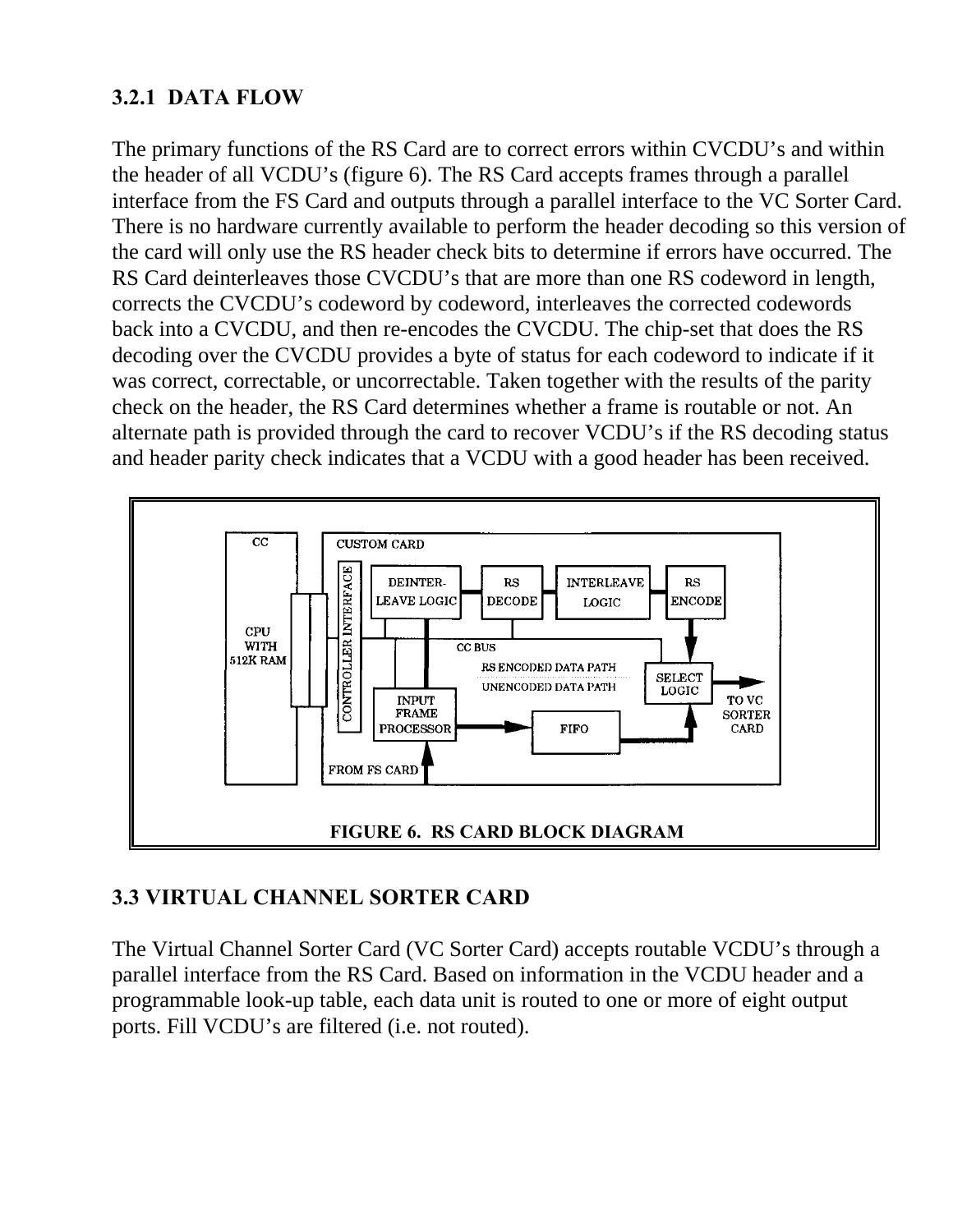## **3.3.1 DATA FLOW**

A block diagram of the VC Sorter Card is shown in figure 7. The Decode and Control Subsystem provides the interface to the CC and allows for the memory mapping of all of the other logic subsystems. The incoming parallel data is automatically buffered by the Input Control Subsystem which maintains a triple buffering cycle. This allows the CC to read the SC/VCID field in the header of each VCDIJ. Based on this information and a programmable look-up table, the operational program writes a byte of data to the Virtual Channel ID (VID) latch in the Status/Control Subsystem. The VID latch controls hardware in the Output Subsystem which allows the VCDIJ to be routed to the appropriate output ports (from zero to eight). The Cumulative Quality Subsystem automatically maintains various card statistics. The Data Simulation Subsystem provides for complete self-testing of all card functions.



# **3.4 VIRTUAL CHANNEL MULTIPLEXER CARD**

The Virtual Channel Multiplexer Card (VC Mux Card) accepts parallel VCDU's from up to five independent sources. It multiplexes the VCDU's into a composite serial or parallel output stream. The parallel interface could be used for multilevel multiplexing or for backup protection to a line outage system.

## **3.4.1 DATA FLOW**

A block diagram of the VC Mux Card is shown in figure 8. The Decode and Control Subsystem provides the interface to the CC and allows for the memory mapping of all of the other logic subsystems. Incoming parallel data is automatically buffered by each Input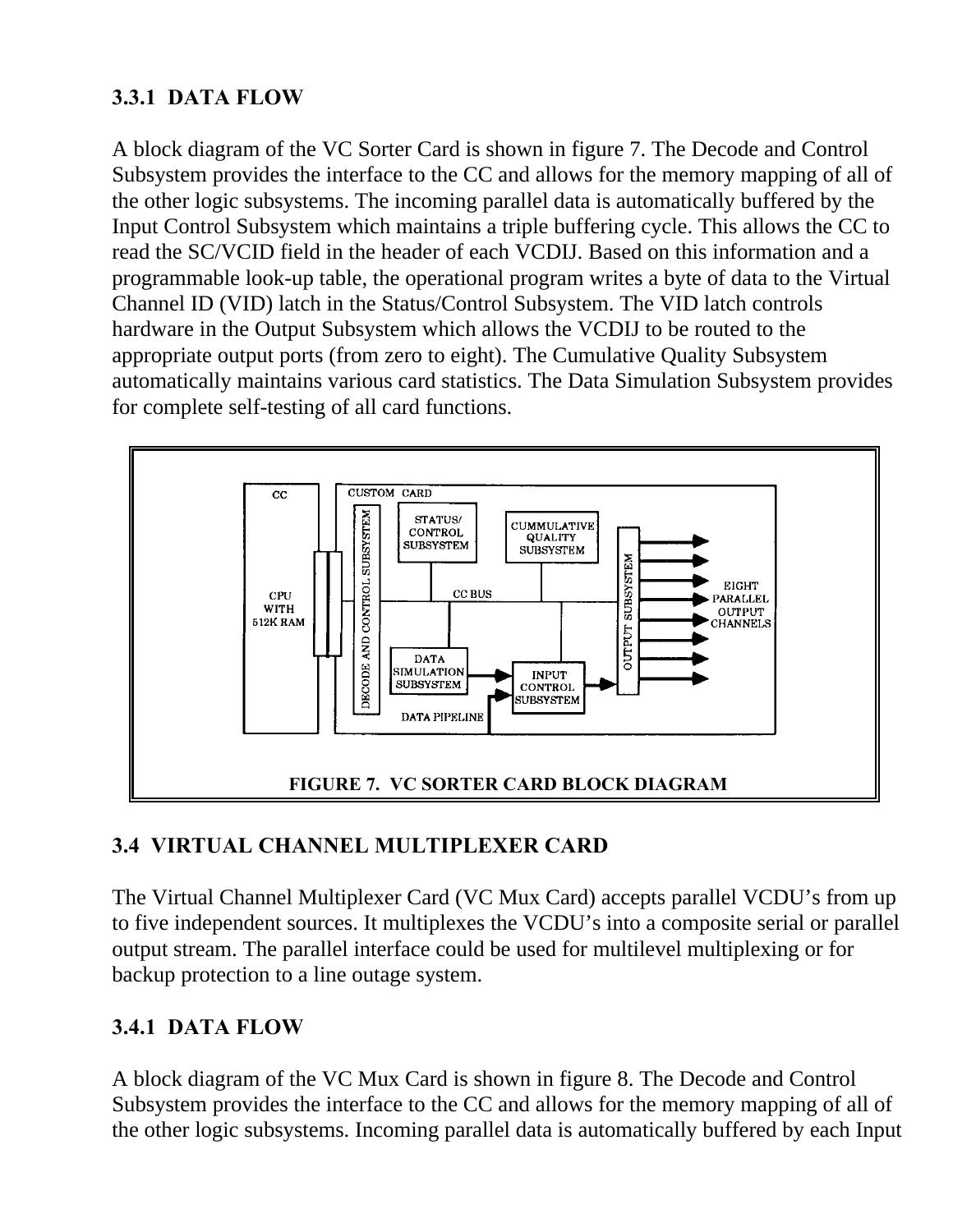

Subsystem (1-5) which provides 8K bytes of data storage. When the operational program determines that an Input Subsystem has received an integral number of VCDU's, the RAM Controller Subsystem is activated. After receiving instructions from the operational program, the RAM Controller acts autonomously to transfer VCDU's from an Input Sybsystem to the Output Subsystem. The Output Subsystem automatically outputs the VCDU's from the serial and/or parallel interfaces. The operational program maintains flow control by monitoring readiness of the Input and Output Subsystems to accommodate data transfers. If a break in the data occurs, the RAM Controller may, as an option, insert fill VCDU's to maintain a continuous output stream.

# **4. SYSTEM HARDWARE ARCHITECTURE**

It will now be shown how the components described above could provide the core functions needed for a full performance DIF Return Link Processor. The architecture would use two high speed systems, the Virtual Channel Sorting System (VCSS) and the Virtual Channel Multiplexing System (VCMS). Each system would be built on a standard hardware platform consisting of a VME rack with standard commercial cards. Custom logic cards would be used to perform the system's specific data processing functions. Multiples of the VCSS and VCMS could be configured to perform the main functions of the DIF RLP.

# **4.1 VIRTUAL CHANNEL SORTING SYSTEM**

The architecture of the Virtual Channel Sorting System (VCSS) is shown in figure 9. Serial clock and data is received by the Frame Synchronizer Card, which outputs synchronized VCDU's to the Reed Solomon Card. Routable VCDU's are then passed to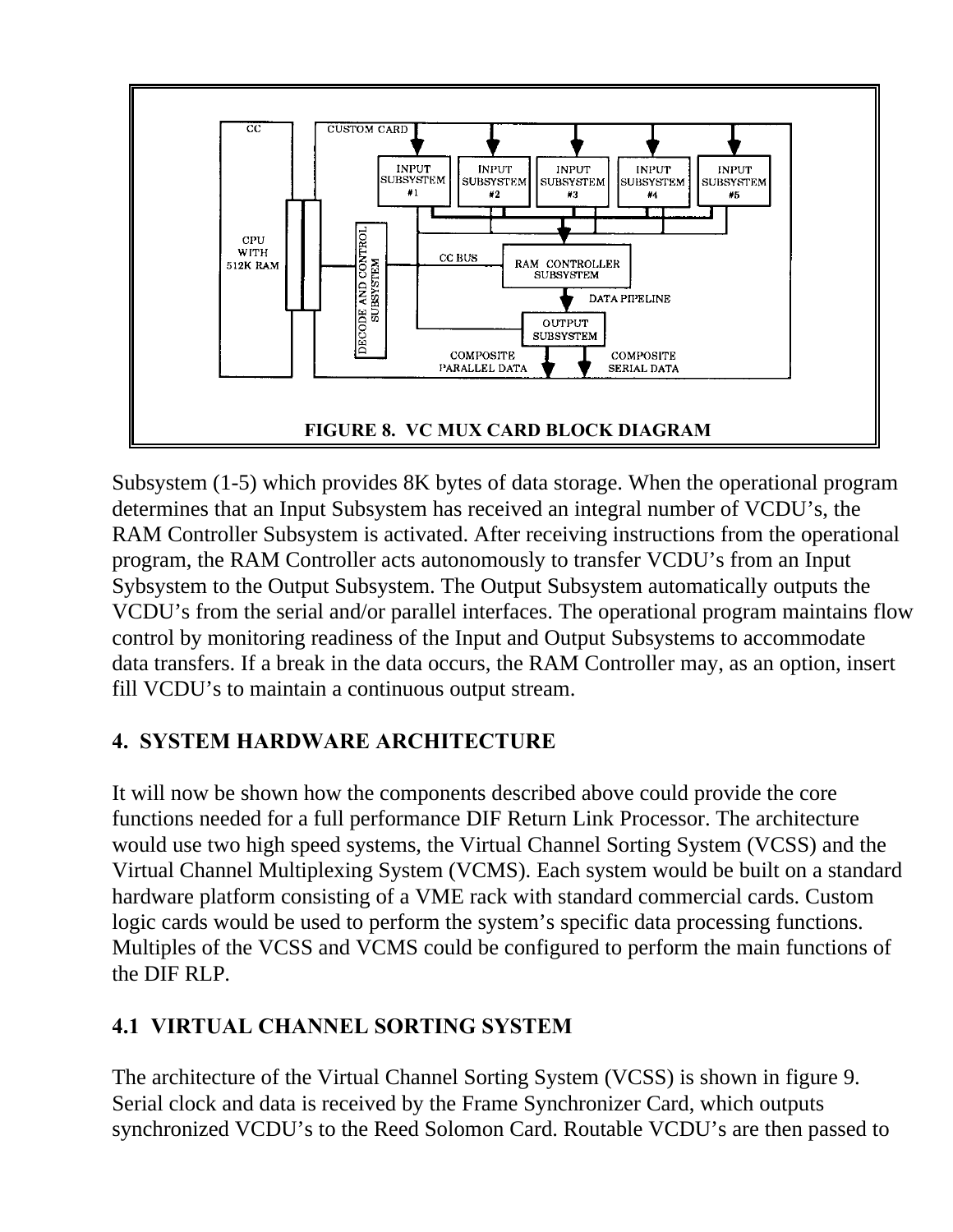

multiple VC Sorter Cards. Each VC Sorter Card can sort VCDU's to up to 8 output channels. Up to 8 Sorter Cards could be used in the VCSS for a maximum of 64 output channels. Each VC Sorter Card output represents the set of VCDU's from a spaceground link that are bound for a particular FLD. Three VC Sorter Cards could satisfy the requirement of the DIF RLP for 20 channels, with 4 channels left as spares.

## **4.2 VIRTUAL CHANNEL MULTIPLEXING SYSTEM**

The architecture of the Virtual Channel Multiplexing System (VCMS) is shown in figure 10. The VCMS uses a two level implementation of VC Mux Cards to multiplex data from 24 separate input channels into a composite output stream. Each VC Mux Card can accept data on five independent input channels. Five of these cards are used on the first level for a total of 24 input channels with 1 spare. The outputs of these five cards feed one VC Mux Card on the second level which produces a composite output stream to a FLD.

# **4.3 DEF RLP CONFIGURATION**

Multiple VCSS's and VCMS's can be configured to perform the functions of the DIF Return Link Processor (figure 11). One VCSS is needed for each input channel from a space-ground link. Each output of a particular VCSS is destined for a different FLD, and therefore is connected to a different VCMS. Each VCMS accepts one input channel from each VCSS. These input channels are all multiplexed together into a composite output stream for a single FLD. One VCMS is needed for each FLD supported. As presently defined, the DIF Return Link Processor would accept 24 input channels and output to 20 FLD's.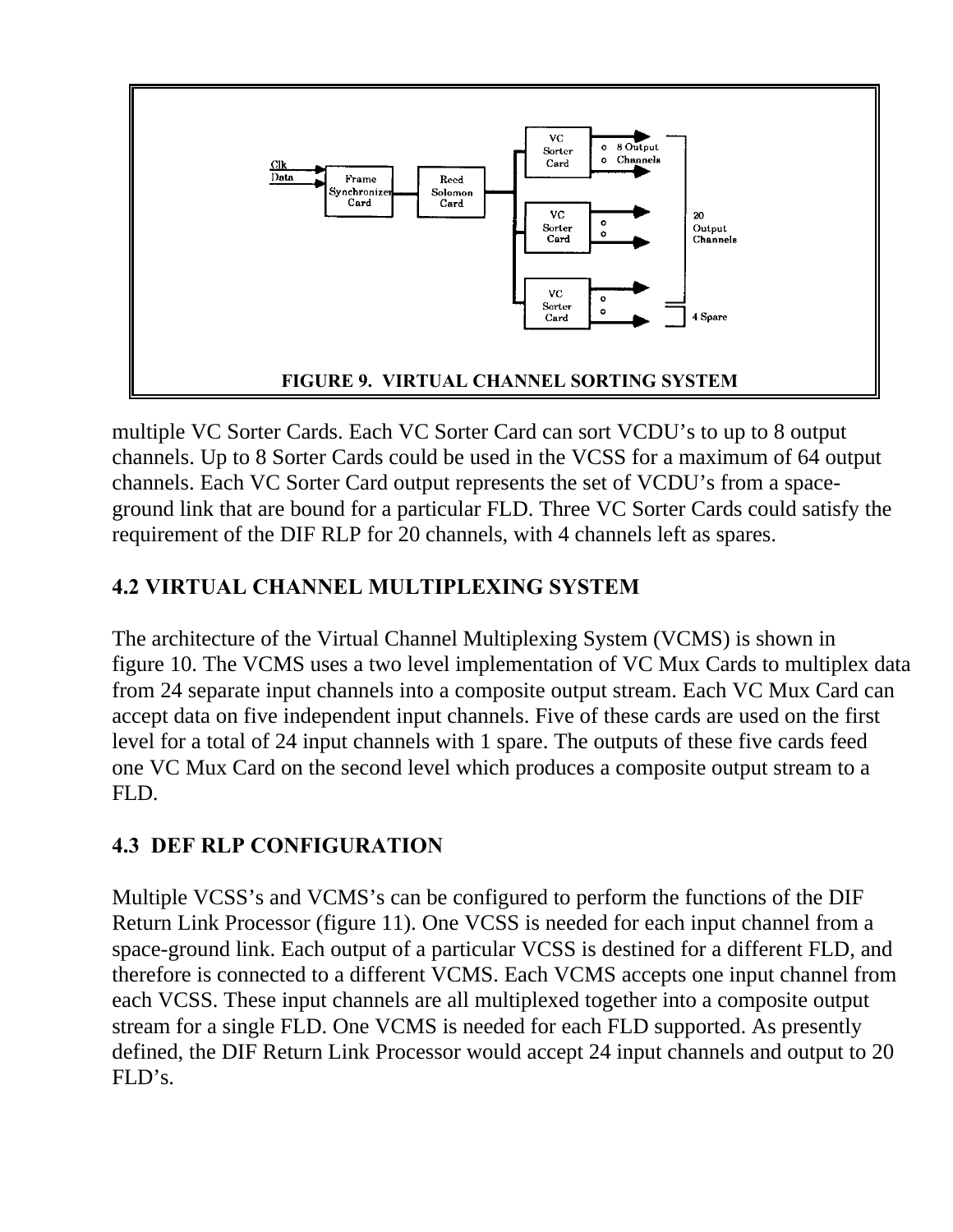



Therefore, the core functions of the DIF Return Link Processor could be implemented using 24 VCSS's and 20 VCMS's. Each of these systems is contained in one 19 inch VME card cage. Four of these card cages fit into one six foot rack. Therefore, an implementation would include six Sorting Racks, each containing four VCSS's, and five Multiplexing Racks, each containing four VCMS's. The fully integrated system would be housed in a total of eleven six foot racks (figure 12).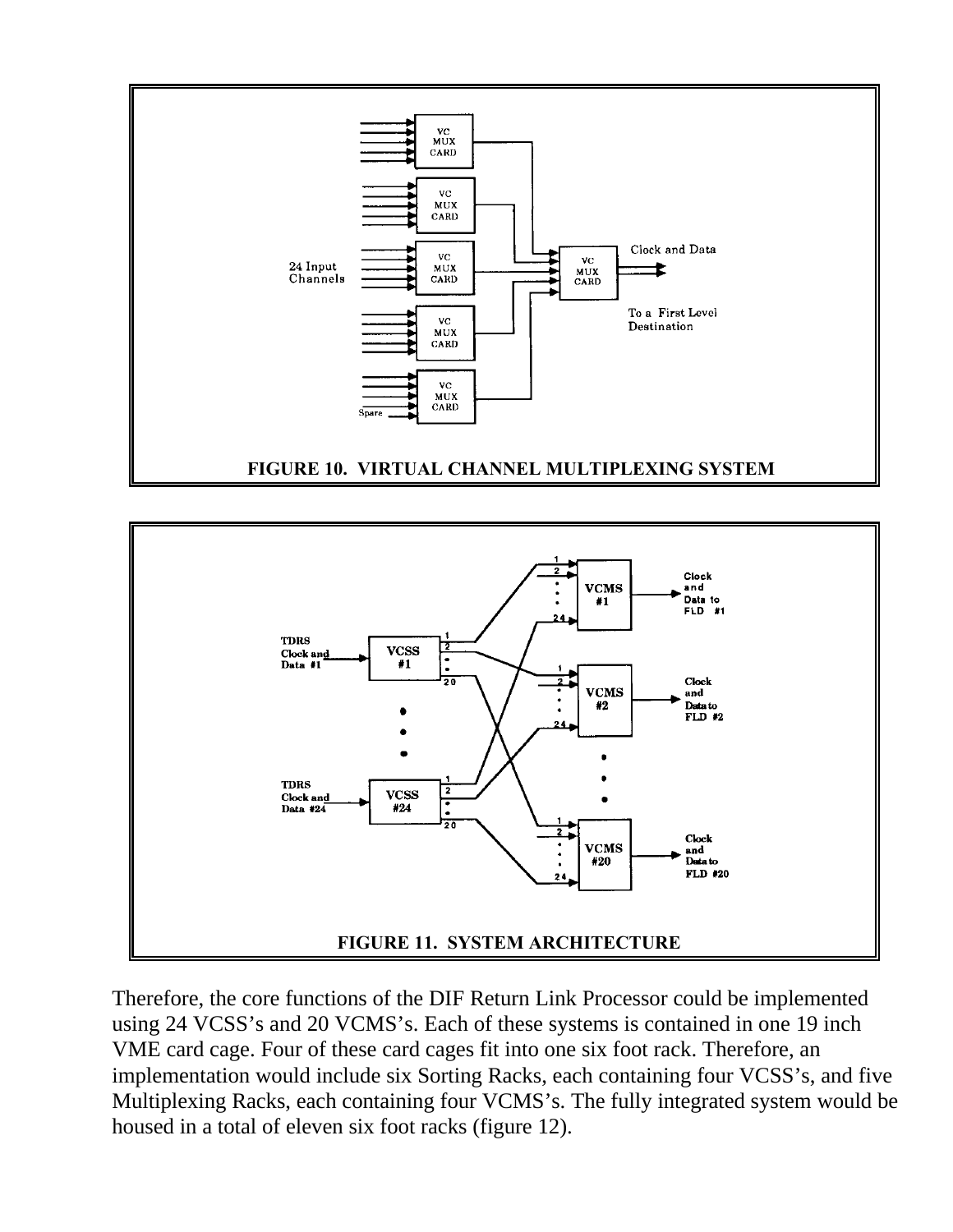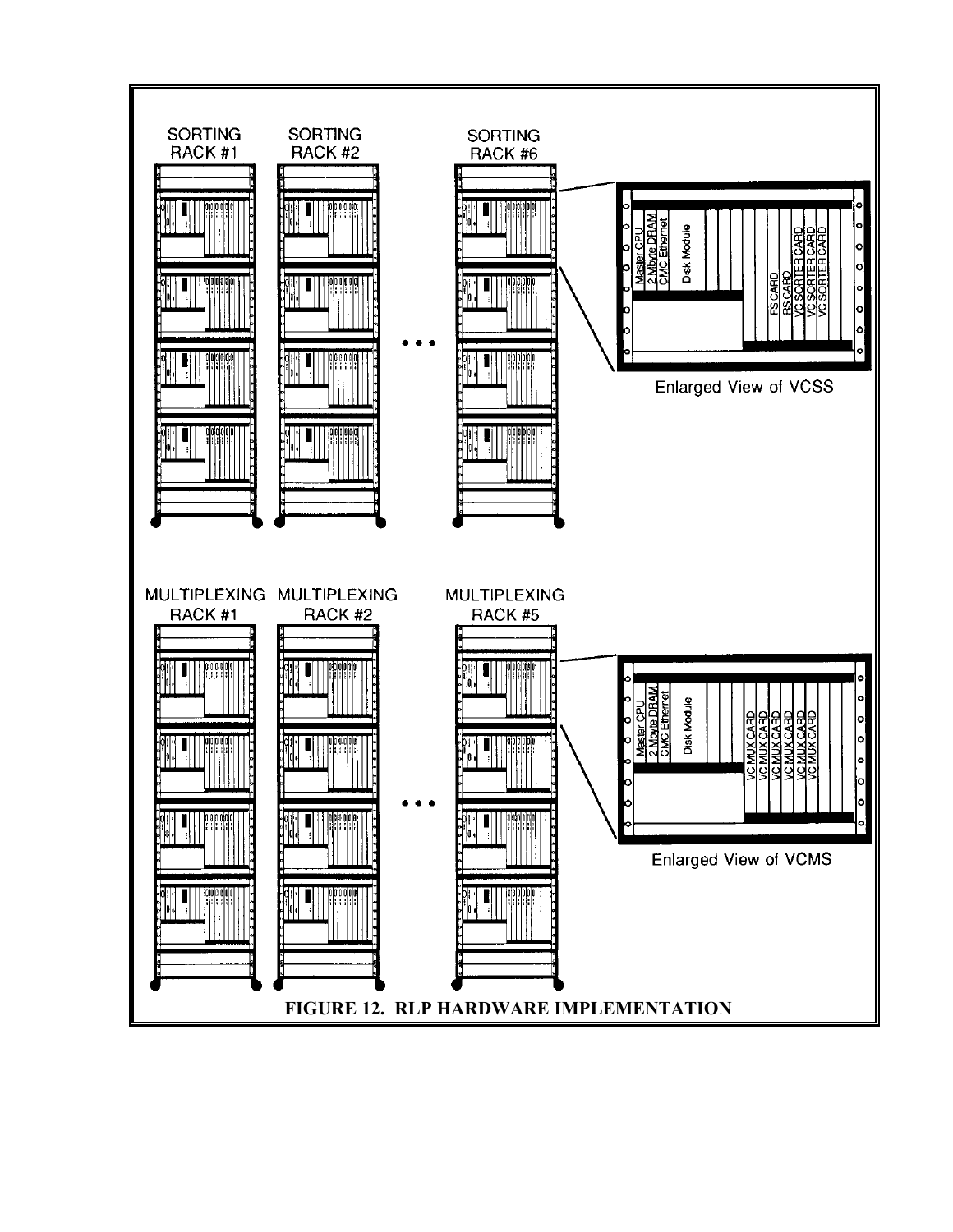## **5. CONCLUSION**

This paper has described the architecture and key functions of the DIF RLP. These functions are currently being prototyped at NASA's Goddard Space Flight Center. It has been shown that these prototype elements could be integrated to perform the core functions of a fully operational DIF RLP. Since synchronization, routing, and multiplexing are generic functions, the prototype elements could also be used in other data handling systems.

It is important for NASA to continue to prototype systems such as the VCSS and the VCMS. This ensures that the technology and expertise required to implement such systems will be available in the SSF era.

#### **REFERENCES**

- 1. CCSDS 701.0-R-2A: Recommendation For Space Data System Standards, Issue 2, Red Book, Consultative Committee for Space Data Systems. January 1989.
- 2. "DIF Cost and Technology Evaluation Study", NASCOM Task S224. Ford Aerospace and Communications Corporation, College Park, MD. December 1987.

#### **NOMENCLATURE**

| CC            | <b>Card Controller</b>                               |
|---------------|------------------------------------------------------|
| <b>CCSDS</b>  | <b>Consultative Committee for Space Data Systems</b> |
| <b>CMOS</b>   | <b>Complimentary Metal Oxide Semiconductor</b>       |
| <b>CPU</b>    | <b>Central Processing Unit</b>                       |
| <b>CVCDU</b>  | Coded Virtual Channel Data Unit                      |
| <b>DIF</b>    | Data Interface Facility                              |
| <b>FLD</b>    | <b>First Level Destination</b>                       |
| <b>FLS</b>    | <b>First Level Source</b>                            |
| <b>FS</b>     | Frame Synchronizer                                   |
| <b>GSFC</b>   | <b>Goddard Space Flight Center</b>                   |
| <b>K</b> bps  | Kilobits per second                                  |
| <b>Mbps</b>   | Megabits per second                                  |
| <b>NASA</b>   | National Aeronautics and Space Administration        |
| <b>NASCOM</b> | <b>NASA Communications</b>                           |
| <b>RAM</b>    | <b>Random Access Memory</b>                          |
| <b>RLP</b>    | <b>Return Link Processor</b>                         |
| <b>RS</b>     | Reed-Solomon                                         |
| SCID          | Space Craft ID                                       |